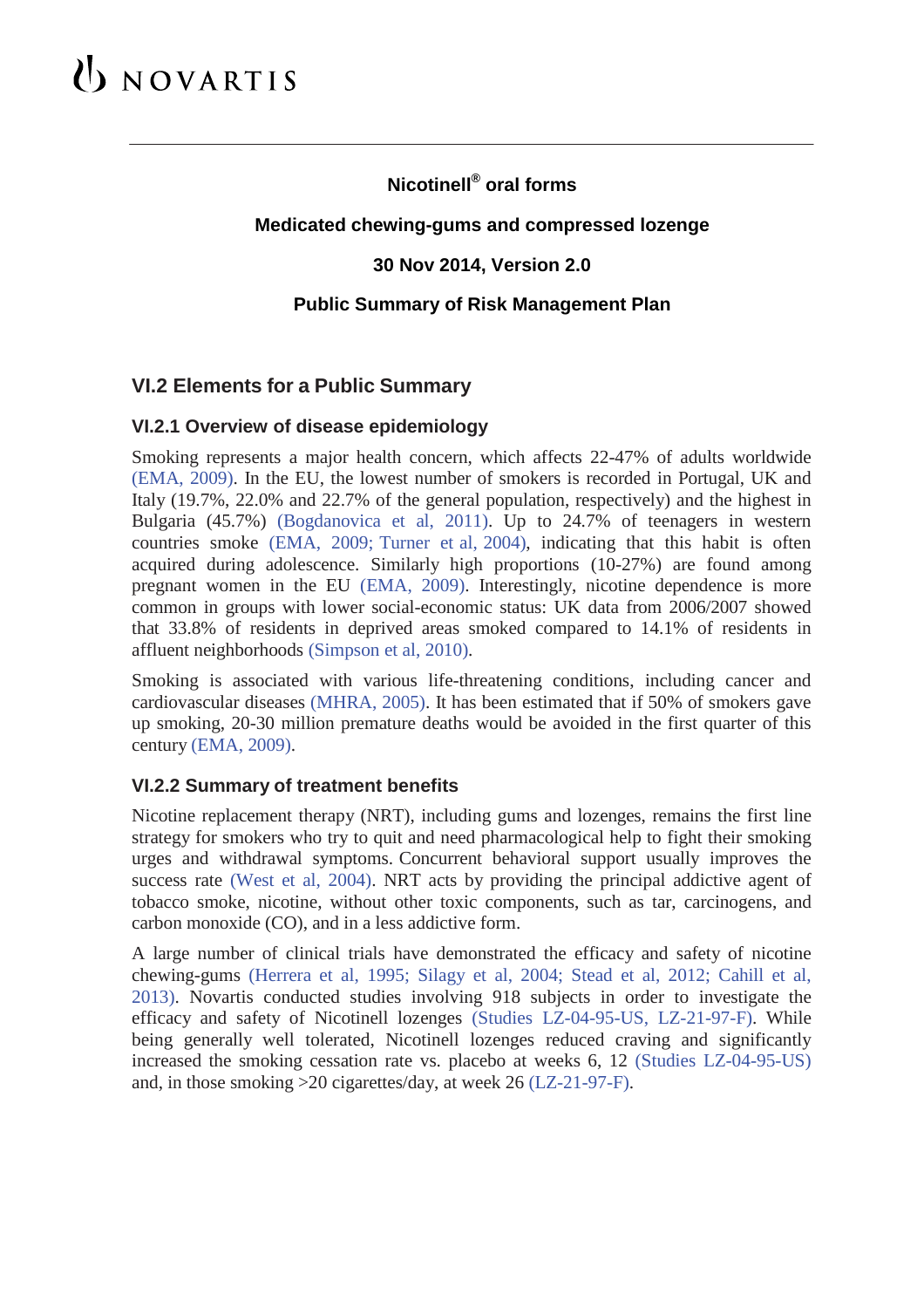# UNOVARTIS

These results are confirmed by analyses of multiple studies comparing NRT to placebo and enrolling over 50,000 patients (Stead et al, 2012; Cahill et al, 2013). Data on longterm abstinence (six months or longer) were collected; compared to placebo, NRT increased the rate of quitting by 50 to 70%, regardless of setting.

### **VI.2.3 Unknowns relating to treatment benefits**

Efficacy and safety studies on NRT were designed to represent the general population expected to use this therapy in the real world. The pharmacological properties of nicotine do not suggest that NRT use for smoking cessation would be accompanied by unknown treatment benefits in special patient populations.

However, limited clinical data exist with regard to two important populations that are known users of NRT:

- − Children and adolescents <18 years of age
- − Pregnant women

#### **VI.2.4 Summary of safety concerns**

| Table 13-3 |  | <b>Important identified risk</b> |  |
|------------|--|----------------------------------|--|
|            |  |                                  |  |

| <b>Risk</b>           | What is known                                                                                                                                                                                                                                                                                                                                                        | <b>Preventability</b>                                                                                                                                                                                                                                                                                                                                                                                                                                          |
|-----------------------|----------------------------------------------------------------------------------------------------------------------------------------------------------------------------------------------------------------------------------------------------------------------------------------------------------------------------------------------------------------------|----------------------------------------------------------------------------------------------------------------------------------------------------------------------------------------------------------------------------------------------------------------------------------------------------------------------------------------------------------------------------------------------------------------------------------------------------------------|
| Cardiac<br>arrhythmia | Disturbances in heartbeat rhythm rarely<br>occur in patients taking Nicotinell gums or<br>lozenges.<br>Mechanisms that may explain this effect<br>include a marked elevation in serum<br>catecholamine concentration (which blocks<br>inward potassium channels on cardiac<br>cells), and an increase in atrial interstitial<br>fibrosis (D'Alessandro et al, 2012). | Patients with a history of heart disease<br>and/or uncontrolled hypertension<br>should try to stop smoking without<br>pharmacological interventions. If this<br>fails, they should check with a doctor<br>before using Nicotinell gums or<br>lozenges. The CDS clearly provide this<br>information, and also indicates that the<br>use of Nicotinell gums or lozenges at<br>therapeutic doses has rarely been<br>associated with heart rhythm<br>disturbances. |

| <b>Table 13-4</b> | <b>Missing information</b> |  |
|-------------------|----------------------------|--|
|-------------------|----------------------------|--|

| Risk                                    | What is known                                                                                                                                                                                                                                                                                                                                                                                                                                                                                                                                                                                                                                                  |  |
|-----------------------------------------|----------------------------------------------------------------------------------------------------------------------------------------------------------------------------------------------------------------------------------------------------------------------------------------------------------------------------------------------------------------------------------------------------------------------------------------------------------------------------------------------------------------------------------------------------------------------------------------------------------------------------------------------------------------|--|
| Use during<br>pregnancy                 | Animal experiments have shown that nicotine may increase the rate of post-<br>implantation pregnancy loss and affect foetus growth. There are inadequate<br>data in humans to draw any conclusions, though it has been suggested that<br>nicotine may affect foetal heart rate in the third trimester of pregnancy.<br>Therefore, pregnant women are advised to quit smoking without nicotine<br>replacement therapy. However, should this not be possible because of high<br>dependence, tobacco withdrawal via nicotine replacement therapy may be<br>recommended. Indeed, foetal risk is probably lower than that expected with<br>tobacco smoking, due to: |  |
|                                         |                                                                                                                                                                                                                                                                                                                                                                                                                                                                                                                                                                                                                                                                |  |
|                                         | lower maximal blood nicotine concentration than with inhaled nicotine                                                                                                                                                                                                                                                                                                                                                                                                                                                                                                                                                                                          |  |
|                                         | no additional exposure to toxic compounds (polycyclic hydrocarbons<br>and carbon monoxide) released via cigarette smoking                                                                                                                                                                                                                                                                                                                                                                                                                                                                                                                                      |  |
|                                         | improved chances of quitting smoking by the third trimester<br>However, medical supervision is always recommended during the third<br>trimester of pregnancy.                                                                                                                                                                                                                                                                                                                                                                                                                                                                                                  |  |
| Use in children and<br>adolescents (<18 | There are inadequate data to assess the safe use of Nicotinell gums or<br>lozenges in this population. Children and adolescents under 18 years of age                                                                                                                                                                                                                                                                                                                                                                                                                                                                                                          |  |